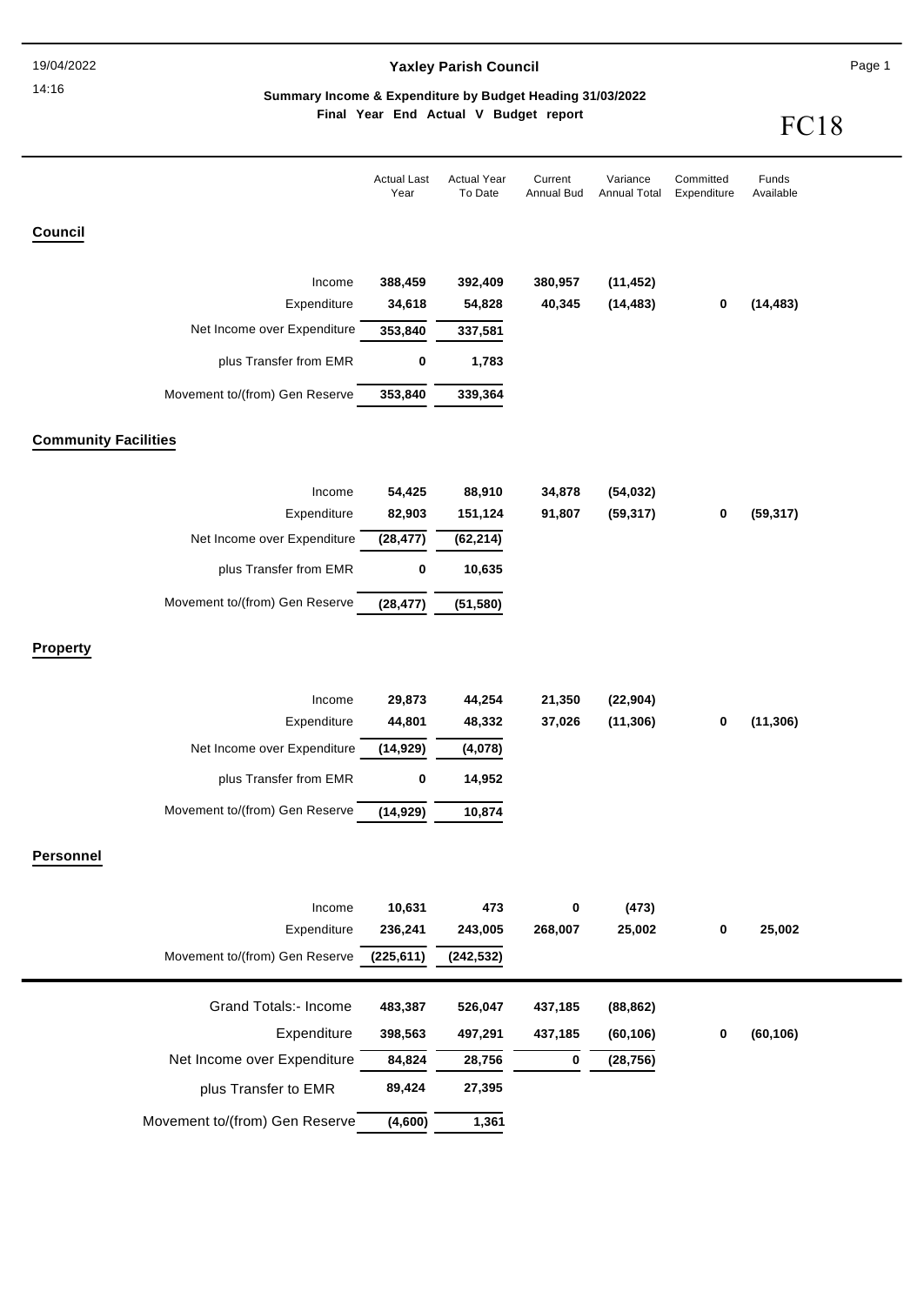## **Regular Explanations on Income & Expenditure sheet**

| Ref<br><b>Council</b> | Code | <b>Area</b>              | <b>Heading</b>              |    | £ |     | <b>Explanation</b>                                                                                                |
|-----------------------|------|--------------------------|-----------------------------|----|---|-----|-------------------------------------------------------------------------------------------------------------------|
|                       |      |                          |                             |    |   |     | Additional requirements, email integration,                                                                       |
| 100                   | 4025 | Council                  | Computer Programs & S £     |    |   |     | 739 Microsoft programs etc<br>Increase in fees due to higher band because of                                      |
| 110                   | 4095 | Legal Ins & Audit        | <b>Audit Fees</b>           | £  |   |     | 300 higher income                                                                                                 |
| 140                   | 4160 | General                  | <b>Replacement CCTV</b>     |    |   |     | £ 2,864 CCTV Replaced partly funded from reserves                                                                 |
| 140                   | 4170 | General                  | Local Highway Imp,          |    |   |     | LHI Funded from HDC Grant and from<br>£16,354 Earmarked Res. Budgeted in prior years                              |
| <b>Community</b>      |      |                          |                             |    |   |     |                                                                                                                   |
|                       |      |                          |                             |    |   |     | Hire of unit to monitor speed of traffic - From                                                                   |
| 210                   | 4343 | Highways                 | Road Traffic Monitoring £   |    |   | 490 | <b>General Reserves</b>                                                                                           |
| 220                   | 4301 | Play Areas               | <b>Capital Repairs</b>      |    |   |     | £ 4,789 Play area re surfaced split over - From Budget                                                            |
| 220                   | 4301 | <b>Play Areas</b>        | <b>Capital Repairs</b>      |    |   |     | £ 4,945 Play area re surfaced - From Reserves                                                                     |
| 230                   |      | 1230/31 Cemetery         | <b>Burials inc Sanctums</b> |    |   |     | Burials and Sanctums have increased, costs will<br>(£13,431) also increase                                        |
| 230                   | 4301 | Cemetery                 | <b>Capital Repairs</b>      |    |   |     | £ 2,750 Church Wall repaired                                                                                      |
| 230                   | 4630 | Cemetery                 | Columbaria costs            | £  |   |     | 3,103 Covered by the extra income of Sanctums                                                                     |
| 250                   | 1400 | Open Spaces              | <b>Donation Received</b>    | (£ |   |     | 1,000) Donation for trees received                                                                                |
| 250                   | 4354 | Open Spaces              | <b>Hedge Flailing</b>       | £  |   |     | 1,000 Hedge cutting not previously budgted                                                                        |
| 255                   | 1400 | Open Spaces              | <b>Donation Received</b>    | (£ |   |     | 471) Donation for Community Fridge £371 & £100                                                                    |
| 255                   | 4152 | Open Spaces              | <b>Community Fridge</b>     | £  |   |     | This is because of the backdated fee for delivery<br>791 of the food, from 2020-21                                |
| 260                   | 1015 | 3G Pitch                 | Astro Turf Hire             |    |   |     | (£17,354) Astro has been fully booked for most of the year                                                        |
| 260                   | 4300 | 3G Pitch                 | Maintenance                 |    |   |     | Extra use required a major maintenance of top<br>£ $2,474$ up to surface                                          |
| 270                   | 1018 | <b>Recreation Ground</b> | <b>Pitch Hire</b>           |    |   |     | Good weather and extra demand has increased<br>$(E \ 3,180)$ the income                                           |
| 290                   | 1017 | <b>Queens Park</b>       | Pitch Hire                  |    |   |     | Good weather and extra demand has increased<br>$(E 6,067)$ the income                                             |
|                       |      |                          |                             |    |   |     |                                                                                                                   |
| 501                   | 1270 | Capital                  | Sales of Assets             |    |   |     | (£10,915) Sale of old Scrubbo machine, Mower & Tractor                                                            |
| 501                   | 4204 | <b>Amenity Centre</b>    | <b>Purchase of Assets</b>   |    |   |     | Agreed by Council and offest by Sales of<br>£19,140 Tractor & Mower                                               |
| 501                   | 4329 | <b>Amenity Centre</b>    |                             |    |   |     | Skate Park extension and repairs funded by<br>Skate Park Ext / Repair £41,620 Reserves & Tesco donation of £1,000 |
| <b>Property</b>       |      |                          |                             |    |   |     |                                                                                                                   |
| 300/320               |      | <b>Community Halls</b>   | <b>Hall Hire</b>            |    |   |     | been very busy since the restrictions have been<br>(£ 22,697) lifted                                              |
| 300                   | 4301 | <b>Amenity Centre</b>    | <b>Capital Repairs</b>      |    |   |     | £ 1,245 Replacement PVC Doors                                                                                     |
| 310                   | 4301 | Pavilion                 | <b>Capital Repairs</b>      |    |   |     | £12,595 Car Park Resurfaced. Funded from Reserves                                                                 |
| 320                   | 4302 | Queens Park              | <b>Purchase of Assets</b>   |    |   |     | Wipe clean chairs and trolleys etc - From<br>£ 2,357 General Reserves                                             |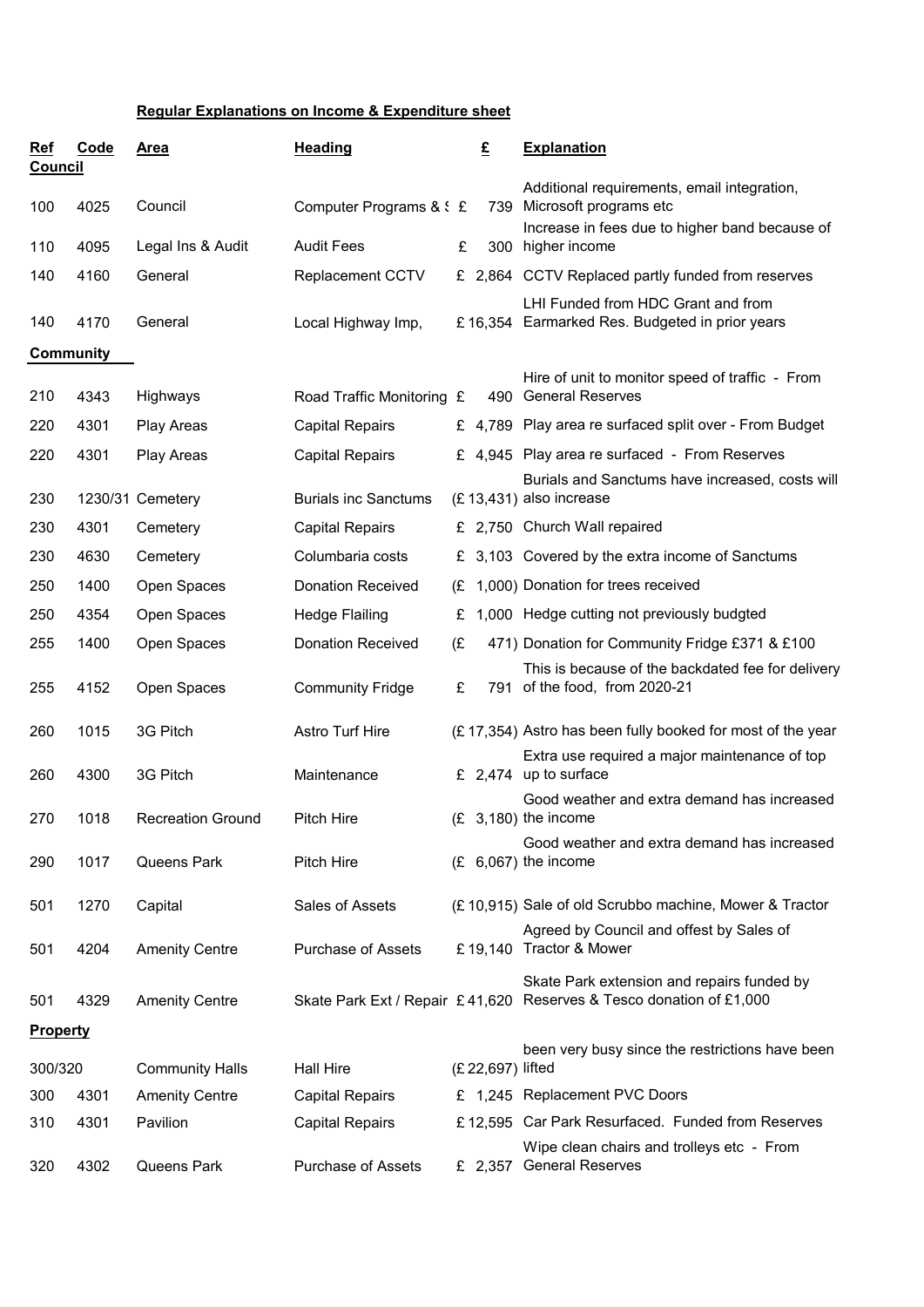### 14:18

## **Yaxley Parish Council Page 1**

## **Detailed Income & Expenditure by Budget Heading 31st March 2022**

|         |                                                  | <b>Actual Last</b><br>Year | <b>Actual Year</b><br>To Date | Current<br>Annual Bud | Variance<br>Annual Total | Committed<br>Expenditure | Funds<br>Available |
|---------|--------------------------------------------------|----------------------------|-------------------------------|-----------------------|--------------------------|--------------------------|--------------------|
| Council |                                                  |                            |                               |                       |                          |                          |                    |
| 100     | Administration                                   |                            |                               |                       |                          |                          |                    |
|         | 1076 Precept                                     | 380,059                    | 379,802                       | 379,802               | 0                        |                          |                    |
|         | 1090 Interest Received                           | 1,788                      | 1,911                         | 1,000                 | (911)                    |                          |                    |
|         | Administration :- Income                         | 381,847                    | 381,713                       | 380,802               | (911)                    |                          |                    |
|         | 4000 Election Expenses                           | 0                          | 0                             | 500                   | 500                      |                          | 500                |
|         | 4015 Phone/Internet                              | 1,920                      | 1,959                         | 2,200                 | 241                      |                          | 241                |
|         | 4020 Printing, Stationery & Postage              | 1,074                      | 725                           | 1,055                 | 330                      |                          | 330                |
|         | 4025 Computer Programs & Support                 | 2,549                      | 3,839                         | 3,100                 | (739)                    |                          | (739)              |
| 4030    | Replacement Computers & IT                       | 0                          | 0                             | 100                   | 100                      |                          | 100                |
|         | 4035 Photocopier lease                           | 2,212                      | 2,136                         | 2,620                 | 484                      |                          | 484                |
|         | 4040 Subscriptions                               | 1,807                      | 1,898                         | 1,800                 | (98)                     |                          | (98)               |
|         | 4050 General Administration                      | 446                        | 344                           | 700                   | 356                      |                          | 356                |
|         | 4060 Bank Charges                                | 901                        | 1,091                         | 1,100                 | 9                        |                          | 9                  |
|         | Administration :- Indirect Expenditure           | 10,909                     | 11,992                        | 13,175                | 1,183                    | 0                        | 1,183              |
|         | Net Income over Expenditure                      | 370,938                    | 369,721                       | 367,627               | (2,094)                  |                          |                    |
| 110     | Legal, Insurance & Audit                         |                            |                               |                       |                          |                          |                    |
|         | 4080 Legal Fees                                  | 0                          | 113                           | 1,500                 | 1,387                    |                          | 1,387              |
|         | 4090 Insurance                                   | 14,954                     | 15,115                        | 15,750                | 635                      |                          | 635                |
|         | 4095 Audit Fees                                  | 1,900                      | 2,200                         | 1,900                 | (300)                    |                          | (300)              |
|         | Legal, Insurance & Audit :- Indirect Expenditure | 16,854                     | 17,428                        | 19,150                | 1,722                    | 0                        | 1,722              |
|         | <b>Net Expenditure</b>                           | (16, 854)                  | (17, 428)                     | (19, 150)             | (1, 722)                 |                          |                    |
| 120     | <b>Advertising &amp; Publicity</b>               |                            |                               |                       |                          |                          |                    |
|         | 1100 Roadside Adverts                            | 158                        | 161                           | 155                   | (6)                      |                          |                    |
|         | Advertising & Publicity :- Income                | 158                        | 161                           | 155                   | (6)                      |                          |                    |
|         | 4120 Website Hosting/ Updates                    | $\pmb{0}$                  | 708                           | 1,020                 | 312                      |                          | 312                |
|         | Advertising & Publicity :- Indirect Expenditure  | $\bf{0}$                   | 708                           | 1,020                 | 312                      | $\pmb{0}$                | 312                |
|         | Net Income over Expenditure                      | 158                        | (547)                         | (865)                 | (318)                    |                          |                    |
| 130     | Grants                                           |                            |                               |                       |                          |                          |                    |
|         | 4140 S137 Grants                                 | 1,760                      | 1,673                         | 2,000                 | 327                      |                          | 327                |
|         | Grants :- Indirect Expenditure                   | 1,760                      | 1,673                         | 2,000                 | 327                      | $\pmb{0}$                | 327                |
|         | <b>Net Expenditure</b>                           | (1,760)                    | (1,673)                       | (2,000)               | (327)                    |                          |                    |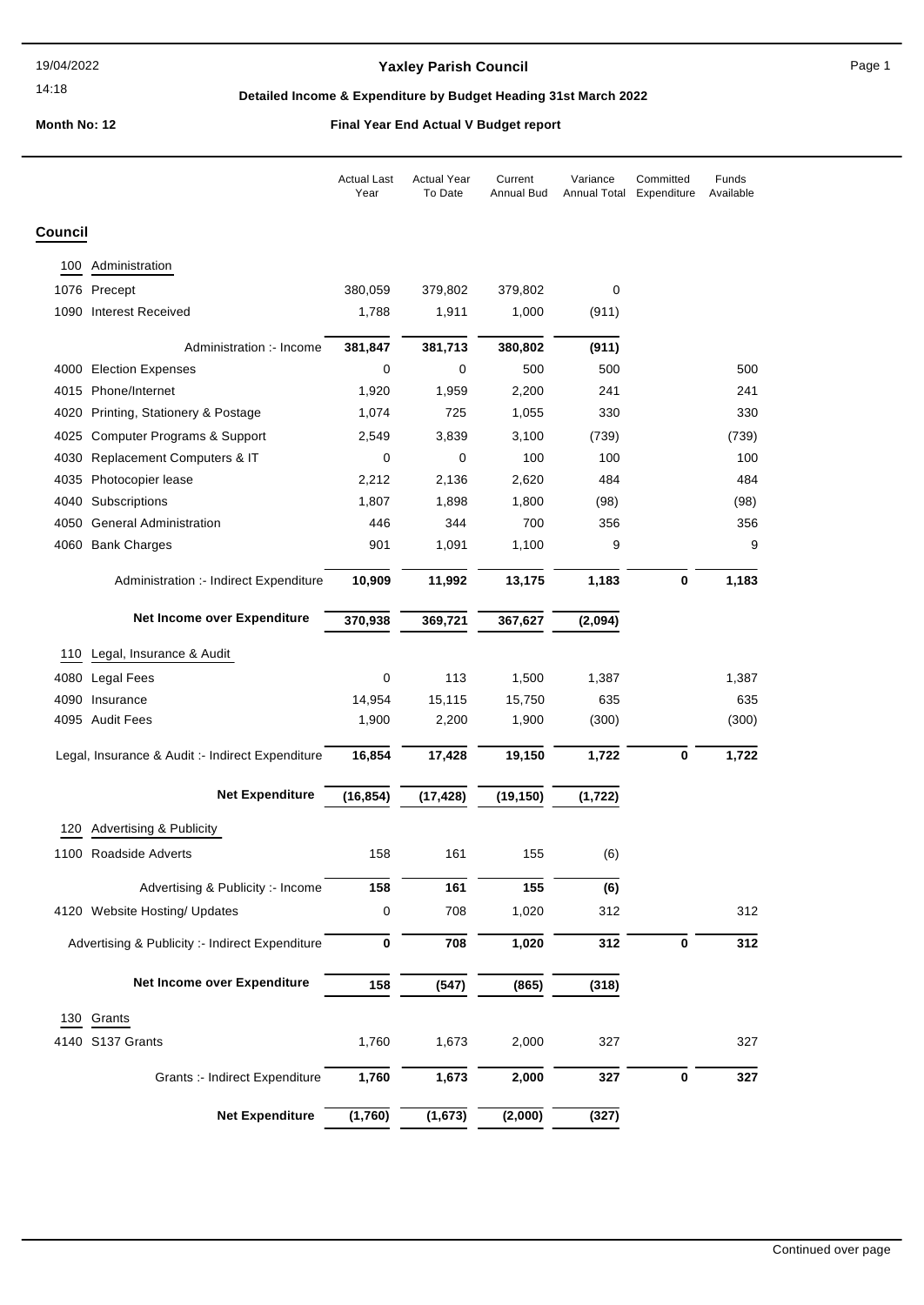### 14:18

## Yaxley Parish Council **Page 2** Page 2

## **Detailed Income & Expenditure by Budget Heading 31st March 2022**

|           |                                       | <b>Actual Last</b><br>Year | <b>Actual Year</b><br>To Date | Current<br>Annual Bud | Variance<br>Annual Total | Committed<br>Expenditure | Funds<br>Available |  |
|-----------|---------------------------------------|----------------------------|-------------------------------|-----------------------|--------------------------|--------------------------|--------------------|--|
| 140       | General                               |                            |                               |                       |                          |                          |                    |  |
|           | 1410 Huntingdon Disctrict Council     | 0                          | 5,607                         | 0                     | (5,607)                  |                          |                    |  |
|           | General :- Income                     | 0                          | 5,607                         | 0                     | (5,607)                  |                          |                    |  |
|           | 4160 CCTV                             | 1,297                      | 3,364                         | 500                   | (2,864)                  |                          | (2,864)            |  |
|           | 4170 Local Highways Imp. Scheme       | 0                          | 18,354                        | 2,000                 | (16, 354)                |                          | (16, 354)          |  |
|           | 4174 Carbon Neutral Project           | 1,894                      | 0                             | 2,000                 | 2,000                    |                          | 2,000              |  |
|           | 4180 Chairman's Allowance             | 343                        | 500                           | 500                   | 0                        |                          | 0                  |  |
|           | General :- Indirect Expenditure       | 3,534                      | 22,218                        | 5,000                 | (17, 218)                | 0                        | (17, 218)          |  |
|           | Net Income over Expenditure           | (3,534)                    | (16, 611)                     | (5,000)               | 11,611                   |                          |                    |  |
| 6000      | plus Transfer from EMR                | 0                          | 1,783                         |                       |                          |                          |                    |  |
|           | <b>Movement to/(from) Gen Reserve</b> | (3,534)                    | (14, 828)                     |                       |                          |                          |                    |  |
| 145 CIL   |                                       |                            |                               |                       |                          |                          |                    |  |
|           | 1142 CIL Receipts                     | 6,454                      | 4,928                         | 0                     | (4,928)                  |                          |                    |  |
|           |                                       |                            |                               |                       |                          |                          |                    |  |
|           | CIL:- Income                          | 6,454                      | 4,928                         | 0                     | (4,928)                  |                          |                    |  |
|           | 4246 Bus Shelters - Replacements      | 1,560                      | 0                             | 0                     | 0                        |                          | 0                  |  |
|           | 5015 Queens Park Storage              | 0                          | 809                           | 0                     | (809)                    |                          | (809)              |  |
|           | CIL :- Indirect Expenditure           | 1,560                      | 809                           | 0                     | (809)                    | 0                        | (809)              |  |
|           | Net Income over Expenditure           | 4,894                      | 4,119                         | 0                     | (4, 119)                 |                          |                    |  |
|           | Council :- Income                     | 388,459                    | 392,409                       | 380,957               | (11, 452)                |                          |                    |  |
|           | Expenditure                           | 34,618                     | 54,828                        | 40,345                | (14, 483)                | 0                        | (14, 483)          |  |
|           | Net Income over Expenditure           | 353,840                    | 337,581                       | 340,612               | 3,031                    |                          |                    |  |
|           | plus Transfer from EMR                | 0                          | 1,783                         |                       |                          |                          |                    |  |
|           | <b>Movement to/(from) Gen Reserve</b> | 353,840                    | 339,364                       |                       |                          |                          |                    |  |
|           | <b>Community Facilities</b>           |                            |                               |                       |                          |                          |                    |  |
| 200       | Operations                            |                            |                               |                       |                          |                          |                    |  |
| 4090      | Insurance                             | 2,149                      | 1,668                         | 3,100                 | 1,432                    |                          | 1,432              |  |
| 4200      | Repairs & Renewals - all areas        | 1,674                      | 1,696                         | 2,000                 | 304                      |                          | 304                |  |
|           | 4202 Repairs & Renewals - Equip/Veh   | 9,643                      | 8,322                         | 8,500                 | 178                      |                          | 178                |  |
| 4205      | Road Fund Licence                     | 582                        | 683                           | 600                   | (83)                     |                          | (83)               |  |
| 4210 Fuel |                                       | 3,763                      | 4,823                         | 5,750                 | 927                      |                          | 927                |  |
|           | 4430 Waste Removal & Bin Collection   | 6,909                      | 7,450                         | 8,500                 | 1,050                    |                          | 1,050              |  |
|           | Operations :- Indirect Expenditure    | 24,720                     | 24,641                        | 28,450                | 3,809                    | 0                        | 3,809              |  |
|           | <b>Net Expenditure</b>                | (24, 720)                  | (24, 641)                     | (28, 450)             | (3,809)                  |                          |                    |  |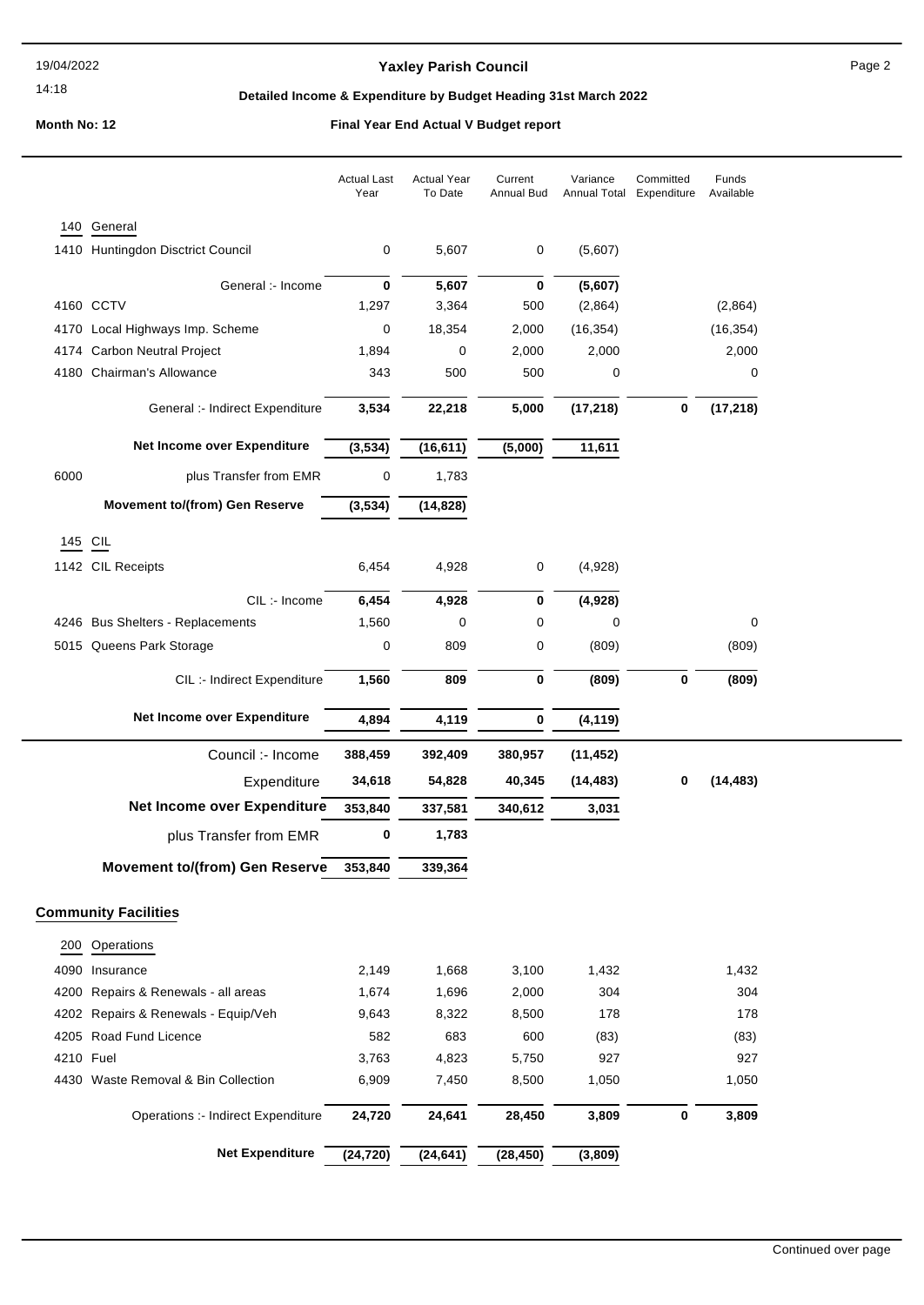## Yaxley Parish Council **Page 3** Page 3

## **Detailed Income & Expenditure by Budget Heading 31st March 2022**

|      |                                       | <b>Actual Last</b><br>Year | <b>Actual Year</b><br>To Date | Current<br>Annual Bud | Variance<br>Annual Total | Committed<br>Expenditure | Funds<br>Available |
|------|---------------------------------------|----------------------------|-------------------------------|-----------------------|--------------------------|--------------------------|--------------------|
| 210  | Highways                              |                            |                               |                       |                          |                          |                    |
| 4230 | Street Light - Electricity            | 37                         | 354                           | 280                   | (74)                     |                          | (74)               |
| 4235 | Street Light - Maintenance            | 200                        | 0                             | 500                   | 500                      |                          | 500                |
| 4240 | Notice Boards                         | 0                          | 0                             | 150                   | 150                      |                          | 150                |
| 4243 | Road Traffic Monitoring               | 0                          | 490                           | 0                     | (490)                    |                          | (490)              |
| 4245 | <b>Bus Shelters - Maintenance</b>     | 0                          | 0                             | 500                   | 500                      |                          | 500                |
|      | Highways :- Indirect Expenditure      | 237                        | 844                           | 1,430                 | 586                      | 0                        | 586                |
|      | <b>Net Expenditure</b>                | (237)                      | (844)                         | (1, 430)              | (586)                    |                          |                    |
| 6000 | plus Transfer from EMR                | 0                          | 490                           |                       |                          |                          |                    |
|      | <b>Movement to/(from) Gen Reserve</b> | (237)                      | (354)                         |                       |                          |                          |                    |
| 220  | Play Areas                            |                            |                               |                       |                          |                          |                    |
| 4300 | Maintenance                           | 890                        | 803                           | 2,000                 | 1,197                    |                          | 1,197              |
| 4301 | <b>Capital Property Repairs</b>       | 0                          | 9,733                         | 5,000                 | (4,733)                  |                          | (4, 733)           |
| 4333 | Skate Park maintenance                | 850                        | 1,472                         | 1,500                 | 28                       |                          | 28                 |
| 4335 | Play Equipment - Inspections          | 405                        | 675                           | 475                   | (200)                    |                          | (200)              |
|      | Play Areas :- Indirect Expenditure    | 2,145                      | 12,683                        | 8,975                 | (3,708)                  | 0                        | (3,708)            |
|      | <b>Net Expenditure</b>                | (2, 145)                   | (12, 683)                     | (8,975)               | 3,708                    |                          |                    |
| 6000 | plus Transfer from EMR                | 0                          | 4,945                         |                       |                          |                          |                    |
|      | <b>Movement to/(from) Gen Reserve</b> | (2, 145)                   | (7, 738)                      |                       |                          |                          |                    |
| 230  | Cemetery                              |                            |                               |                       |                          |                          |                    |
| 1230 | <b>Burials</b>                        | 10,605                     | 14,300                        | 8,000                 | (6,300)                  |                          |                    |
| 1231 | Sanctum Burials                       | 13,330                     | 14,631                        | 7,500                 | (7, 131)                 |                          |                    |
| 1235 | <b>Memorial Bench Donations</b>       | 0                          | 200                           | 0                     | (200)                    |                          |                    |
|      | Cemetery :- Income                    | 23,935                     | 29,131                        | 15,500                | (13, 631)                |                          |                    |
|      | 4026 Cemetery Computer Program        | 193                        | 266                           | 205                   | (61)                     |                          | (61)               |
|      | 4270 Rates                            | 1,896                      | 1,896                         | 1,950                 | 54                       |                          | 54                 |
| 4285 | <b>Water Rates</b>                    | 187                        | 255                           | 275                   | 20                       |                          | 20                 |
| 4300 | Maintenance                           | 116                        | 562                           | 1,500                 | 938                      |                          | 938                |
| 4301 | <b>Capital Property Repairs</b>       | 0                          | 2,750                         | 0                     | (2,750)                  |                          | (2,750)            |
| 4360 | Columbaria Costs                      | 3,529                      | 8,713                         | 3,000                 | (5, 713)                 |                          | (5,713)            |
| 4370 | Pest Control                          | 0                          | 0                             | 100                   | 100                      |                          | 100                |
|      | Cemetery :- Indirect Expenditure      | 5,920                      | 14,442                        | 7,030                 | (7, 412)                 | $\bf{0}$                 | (7, 412)           |
|      | Net Income over Expenditure           | 18,015                     | 14,689                        | 8,470                 | (6, 219)                 |                          |                    |
| 6000 | plus Transfer from EMR                | 0                          | 2,750                         |                       |                          |                          |                    |
|      | <b>Movement to/(from) Gen Reserve</b> | 18,015                     | 17,439                        |                       |                          |                          |                    |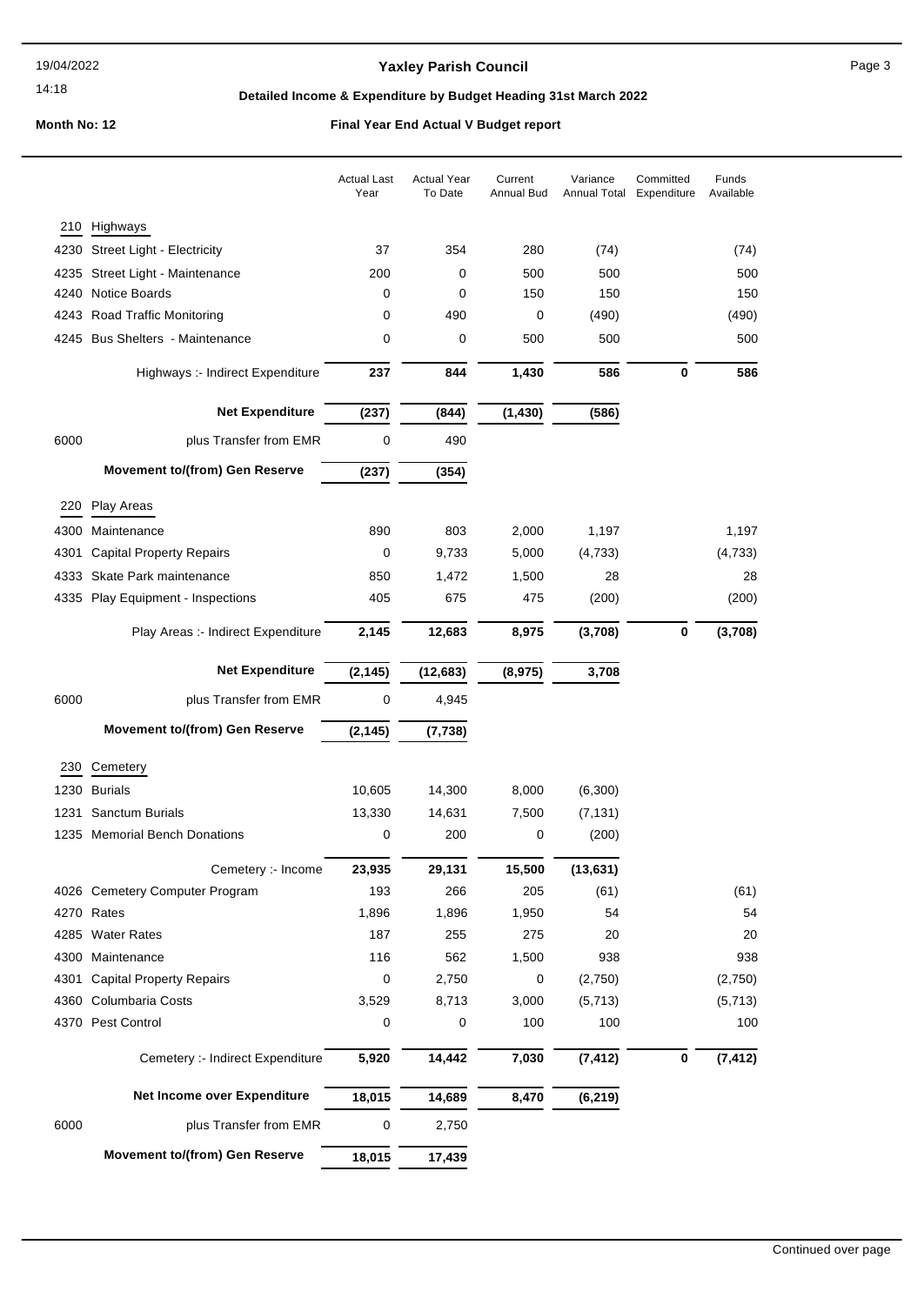## Yaxley Parish Council **Page 4** Page 4

## **Detailed Income & Expenditure by Budget Heading 31st March 2022**

|      |                                            | <b>Actual Last</b><br>Year | <b>Actual Year</b><br>To Date | Current<br>Annual Bud | Variance<br>Annual Total | Committed<br>Expenditure | Funds<br>Available |
|------|--------------------------------------------|----------------------------|-------------------------------|-----------------------|--------------------------|--------------------------|--------------------|
|      |                                            |                            |                               |                       |                          |                          |                    |
|      | 240 Allotments                             |                            |                               |                       |                          |                          |                    |
|      | 1240 Allotment Rent                        | 3,627                      | 3,532                         | 3,216                 | (316)                    |                          |                    |
|      | Allotments :- Income                       | 3,627                      | 3,532                         | 3,216                 | (316)                    |                          |                    |
|      | 4025 Computer Programs & Support           | 124                        | 349                           | 350                   | 1                        |                          | 1                  |
|      | 4027 Allotment Computer Program            | 225                        | 0                             | 0                     | 0                        |                          | 0                  |
|      | 4275 Rent                                  | 450                        | 450                           | 475                   | 25                       |                          | 25                 |
|      | 4285 Water Rates                           | 719                        | 752                           | 830                   | 78                       |                          | 78                 |
|      | 4370 Pest Control                          | 660                        | 440                           | 500                   | 60                       |                          | 60                 |
|      | 4400 Drainage Rates                        | 129                        | 135                           | 140                   | 5                        |                          | 5                  |
|      | Allotments :- Indirect Expenditure         | 2,307                      | 2,126                         | 2,295                 | 169                      | $\bf{0}$                 | 169                |
|      | <b>Net Income over Expenditure</b>         | 1,320                      | 1,406                         | 921                   | (485)                    |                          |                    |
|      |                                            |                            |                               |                       |                          |                          |                    |
| 250  | Open Spaces                                |                            |                               |                       |                          |                          |                    |
| 1138 | Recharges                                  | 30                         | 61                            | 30                    | (31)                     |                          |                    |
| 1250 | <b>Grass Cutting Income</b>                | 1,514                      | 1,602                         | 1,534                 | (68)                     |                          |                    |
| 1260 | Rent on Field                              | 1,248                      | 1,248                         | 1,248                 | 0                        |                          |                    |
|      | 1400 Donations Received                    | 0                          | 1,000                         | 0                     | (1,000)                  |                          |                    |
|      | Open Spaces :- Income                      | 2,792                      | 3,910                         | 2,812                 | (1,098)                  |                          |                    |
|      | 4285 Water Rates                           | 65                         | 105                           | 112                   | 7                        |                          | 7                  |
|      | 4320 Christmas Trees & Decorations         | 1,195                      | 1,245                         | 1,500                 | 255                      |                          | 255                |
|      | 4350 Tree Work & Surveys                   | 7,555                      | 5,979                         | 6,245                 | 266                      |                          | 266                |
|      | 4354 Hedge Flailing                        | 0                          | 1,000                         | 0                     | (1,000)                  |                          | (1,000)            |
|      | 4355 Flower Planting                       | 1,161                      | 531                           | 1,250                 | 719                      |                          | 719                |
|      | Open Spaces :- Indirect Expenditure        | 9,976                      | 8,859                         | 9,107                 | 248                      | 0                        | 248                |
|      | Net Income over Expenditure                | (7,184)                    | (4, 949)                      | (6, 295)              | (1, 346)                 |                          |                    |
|      | 255 Community Projects                     |                            |                               |                       |                          |                          |                    |
| 1400 | <b>Donations Received</b>                  | 0                          | 471                           | 0                     | (471)                    |                          |                    |
| 1900 | Miscellaneous Income                       | 1,740                      | 0                             | 0                     | 0                        |                          |                    |
|      |                                            |                            |                               |                       |                          |                          |                    |
|      | Community Projects :- Income               | 1,740                      | 471                           | 0                     | (471)                    |                          |                    |
|      | 4147 Youth Projects                        | 250                        | 0                             | 1,000                 | 1,000                    |                          | 1,000              |
|      | 4148 Community Allotment                   | 0                          | 0                             | 200                   | 200                      |                          | 200                |
|      | 4149 Community Orchard                     | 517                        | 1,414                         | 1,500                 | 86                       |                          | 86                 |
|      | 4150 Outdoor Gym                           | 0                          | 0                             | 1,000                 | 1,000                    |                          | 1,000              |
|      | 4152 Community Fridge                      | 1,526                      | 1,341                         | 550                   | (791)                    |                          | (791)              |
|      | 4153 Middle Ground Repair Cafe             | 245                        | 245                           | 250                   | 5                        |                          | 5                  |
|      | 4157 Recycling Projects                    | 0                          | 1,422                         | 1,500                 | 78                       |                          | 78                 |
|      | Community Projects :- Indirect Expenditure | 2,538                      | 4,421                         | 6,000                 | 1,579                    | $\bf{0}$                 | 1,579              |
|      | Net Income over Expenditure                | (798)                      | (3,950)                       | (6,000)               | (2,050)                  |                          |                    |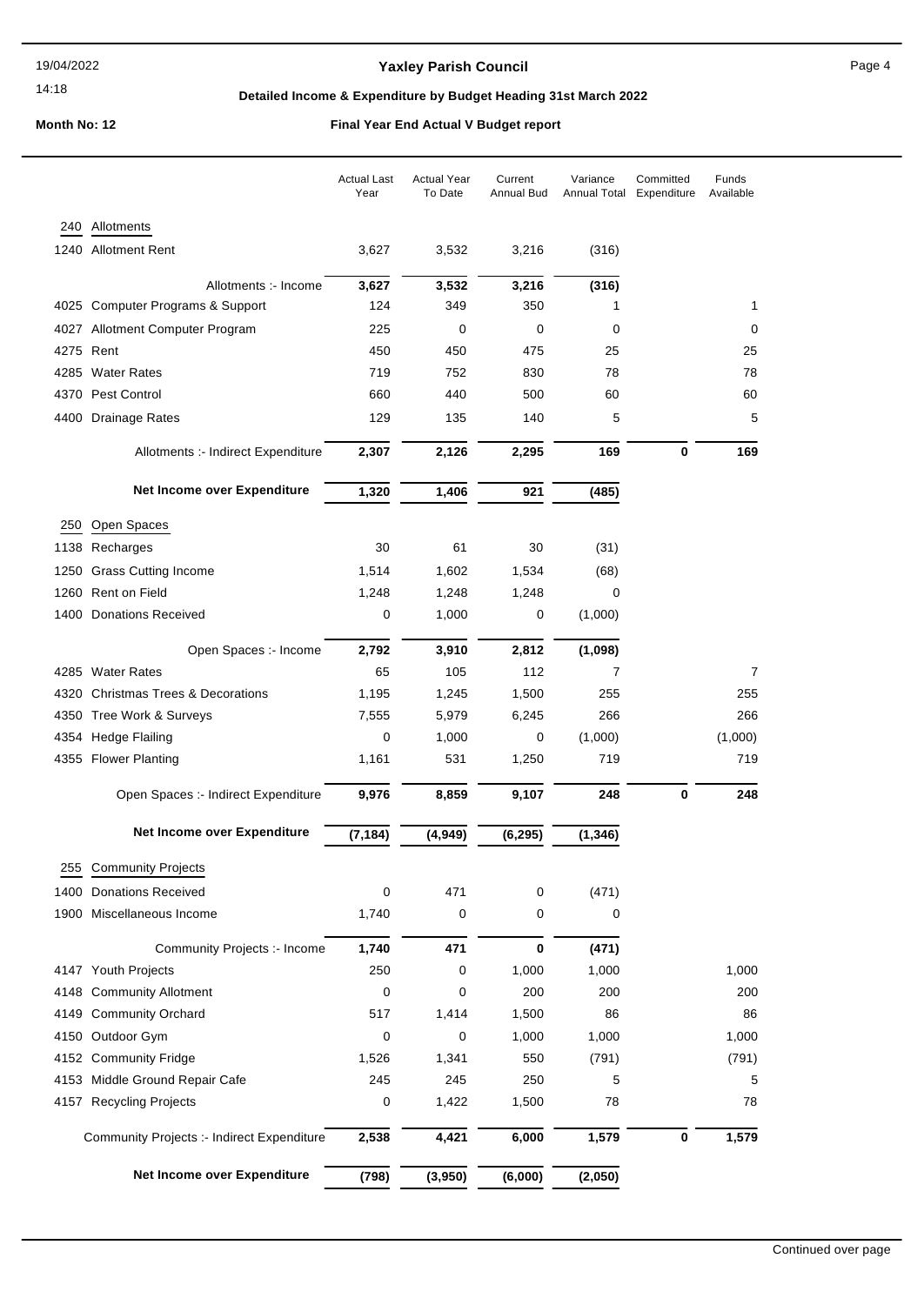## **Yaxley Parish Council Page 5**

## **Detailed Income & Expenditure by Budget Heading 31st March 2022**

|      |                                           | <b>Actual Last</b><br>Year | <b>Actual Year</b><br>To Date | Current<br><b>Annual Bud</b> | Variance<br>Annual Total | Committed<br>Expenditure | Funds<br>Available |
|------|-------------------------------------------|----------------------------|-------------------------------|------------------------------|--------------------------|--------------------------|--------------------|
|      | 260 Astro Turf                            |                            |                               |                              |                          |                          |                    |
|      | 1015 Astro Turf Income                    | 8,653                      | 24,354                        | 7,000                        | (17, 354)                |                          |                    |
| 1901 | <b>Grant Received Covid Rates</b>         | 2,777                      | 0                             | 0                            | 0                        |                          |                    |
|      | Astro Turf :- Income                      | 11,429                     | 24,354                        | 7,000                        | (17, 354)                |                          |                    |
|      | 4270 Rates                                | 3,044                      | 3,044                         | 3,135                        | 91                       |                          | 91                 |
| 4280 | Electricity                               | 853                        | 886                           | 755                          | (131)                    |                          | (131)              |
| 4300 | Maintenance                               | 1,501                      | 4,024                         | 1,550                        | (2, 474)                 |                          | (2, 474)           |
|      | Astro Turf :- Indirect Expenditure        | 5,398                      | 7,953                         | 5,440                        | (2, 513)                 | $\pmb{0}$                | (2, 513)           |
|      | Net Income over Expenditure               | 6,032                      | 16,401                        | 1,560                        | (14, 841)                |                          |                    |
| 6000 | plus Transfer from EMR                    | 0                          | 2,450                         |                              |                          |                          |                    |
|      | <b>Movement to/(from) Gen Reserve</b>     | 6,032                      | 18,851                        |                              |                          |                          |                    |
| 270  | <b>Recreation Ground</b>                  |                            |                               |                              |                          |                          |                    |
|      | 1018 Recreation Pitch Hire                | 2,680                      | 5,480                         | 2,300                        | (3, 180)                 |                          |                    |
|      | 1122 Ground Rent - Cadets                 | 700                        | 700                           | 700                          | 0                        |                          |                    |
| 1123 | Ground Rent - Scout Hut                   | 100                        | 100                           | 100                          | 0                        |                          |                    |
|      | 1905 Insurance Claim                      | 645                        | 0                             | 0                            | 0                        |                          |                    |
|      | Recreation Ground :- Income               | 4,125                      | 6,280                         | 3,100                        | (3, 180)                 |                          |                    |
|      | 4285 Water Rates                          | (122)                      | 58                            | 80                           | 22                       |                          | 22                 |
| 4300 | Maintenance                               | 2,344                      | 874                           | 1,500                        | 626                      |                          | 626                |
|      | Recreation Ground :- Indirect Expenditure | 2,222                      | 932                           | 1,580                        | 648                      | 0                        | 648                |
|      | Net Income over Expenditure               | 1,903                      | 5,348                         | 1,520                        | (3,828)                  |                          |                    |
|      | 290 Queens Park Pitch                     |                            |                               |                              |                          |                          |                    |
|      | 1017 Queens Park Pitch Hire               | 3,278                      | 9,317                         | 3,250                        | (6,067)                  |                          |                    |
|      | Queens Park Pitch :- Income               | 3,278                      | 9,317                         | 3,250                        | (6,067)                  |                          |                    |
| 4300 | Maintenance                               | 3,911                      | 3,464                         | 3,500                        | 36                       |                          | 36                 |
|      | Queens Park Pitch :- Indirect Expenditure | 3,911                      | 3,464                         | 3,500                        | 36                       | 0                        | 36                 |
|      | Net Income over Expenditure               | (633)                      | 5,853                         | (250)                        | (6, 103)                 |                          |                    |
| 501  | <b>Capital Projects</b>                   |                            |                               |                              |                          |                          |                    |
| 1270 | Sale of Assets                            | 3,500                      | 10,915                        | 0                            | (10, 915)                |                          |                    |
| 1400 | <b>Donations Received</b>                 | 0                          | 1,000                         | 0                            | (1,000)                  |                          |                    |
|      | Capital Projects : Income                 | 3,500                      | 11,915                        | 0                            | (11, 915)                |                          |                    |
|      | 4204 New Machinery, Equip & Tools         | 20,530                     | 29,140                        | 10,000                       | (19, 140)                |                          | (19, 140)          |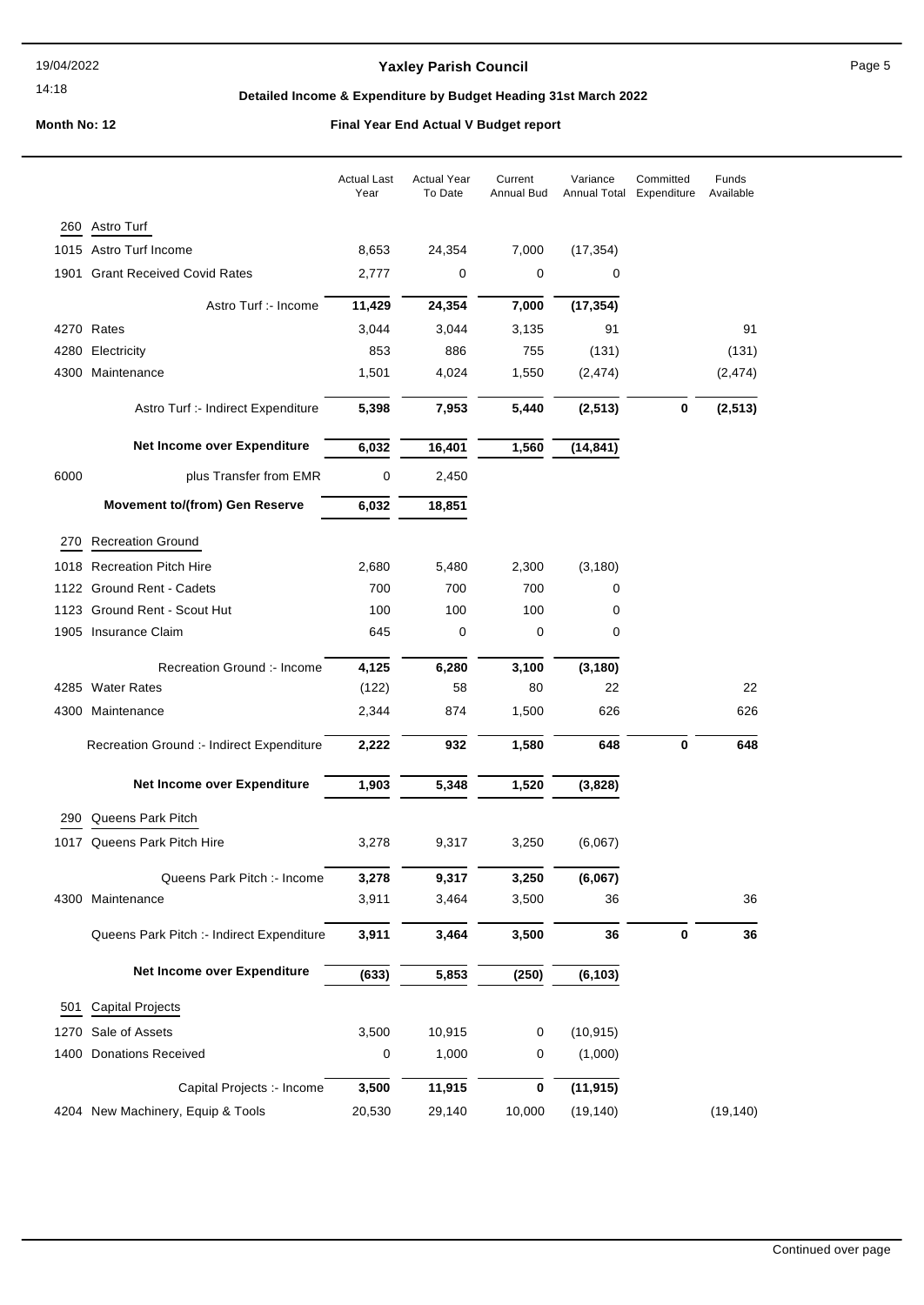#### 14:18

## Yaxley Parish Council **Page 6** Page 6

## **Detailed Income & Expenditure by Budget Heading 31st March 2022**

|                 |                                                 | <b>Actual Last</b><br>Year | <b>Actual Year</b><br>To Date | Current<br><b>Annual Bud</b> | Variance<br>Annual Total | Committed<br>Expenditure | Funds<br>Available |  |
|-----------------|-------------------------------------------------|----------------------------|-------------------------------|------------------------------|--------------------------|--------------------------|--------------------|--|
|                 | 4246 Bus Shelters - Replacements                | 3,000                      | 0                             | 0                            | 0                        |                          | 0                  |  |
| 4329            | <b>Skate Park Extension</b>                     | 0                          | 41,620                        | 0                            | (41, 620)                |                          | (41, 620)          |  |
| 4330            | Play Equipment - New                            | 0                          | 0                             | 3,000                        | 3,000                    |                          | 3,000              |  |
| 5003            | Reserve for Astro Pitch                         | 0                          | 0                             | 5,000                        | 5,000                    |                          | 5,000              |  |
|                 | Capital Projects :- Indirect Expenditure        | 23,530                     | 70,760                        | 18,000                       | (52, 760)                | 0                        | (52, 760)          |  |
|                 |                                                 |                            |                               |                              |                          |                          |                    |  |
|                 | Net Income over Expenditure                     | (20, 030)                  | (58, 845)                     | (18,000)                     | 40,845                   |                          |                    |  |
|                 | Community Facilities :- Income                  | 54,425                     | 88,910                        | 34,878                       | (54, 032)                |                          |                    |  |
|                 | Expenditure                                     | 82,903                     | 151,124                       | 91,807                       | (59, 317)                | 0                        | (59, 317)          |  |
|                 | Net Income over Expenditure                     | (28, 477)                  | (62, 214)                     | (56, 929)                    | 5,285                    |                          |                    |  |
|                 | plus Transfer from EMR                          | 0                          | 10,635                        |                              |                          |                          |                    |  |
|                 | <b>Movement to/(from) Gen Reserve</b>           | (28, 477)                  | (51, 580)                     |                              |                          |                          |                    |  |
|                 |                                                 |                            |                               |                              |                          |                          |                    |  |
| <b>Property</b> |                                                 |                            |                               |                              |                          |                          |                    |  |
| 300             | Amenity Centre Hall                             |                            |                               |                              |                          |                          |                    |  |
| 1116            | Owen Pooley Hall Income                         | 9,388                      | 12,142                        | 10,300                       | (1, 842)                 |                          |                    |  |
| 1117            | <b>Chambers Hall Income</b>                     | 44                         | 85                            | 0                            | (85)                     |                          |                    |  |
|                 | 1118 Austin Hall Income                         | 2,902                      | 13,367                        | 2,675                        | (10,692)                 |                          |                    |  |
|                 | 1130 Solar Panel FIT income                     | 1,115                      | 967                           | 1,100                        | 133                      |                          |                    |  |
| 1901            | <b>Grant Received Covid Rates</b>               | 4,006                      | 0                             | 0                            | 0                        |                          |                    |  |
|                 | Amenity Centre Hall :- Income                   | 17,455                     | 26,561                        | 14,075                       | (12, 486)                |                          |                    |  |
|                 | 4270 Rates                                      | 4,391                      | 4,391                         | 4,523                        | 132                      |                          | 132                |  |
| 4280            | Electricity                                     | 2,517                      | 2,967                         | 2,200                        | (767)                    |                          | (767)              |  |
| 4282            | Gas                                             | 2,911                      | 2,304                         | 3,500                        | 1,196                    |                          | 1,196              |  |
|                 | 4285 Water Rates                                | 809                        | 896                           | 1,500                        | 604                      |                          | 604                |  |
|                 | 4290 Legionella Testing                         | 0                          | 95                            | 100                          | 5                        |                          | 5                  |  |
|                 | 4300 Maintenance                                | 7,098                      | 6,031                         | 6,000                        | (31)                     |                          | (31)               |  |
|                 | 4301 Capital Property Repairs                   | 3,991                      | 1,245                         | 0                            | (1, 245)                 |                          | (1, 245)           |  |
|                 | 4370 Pest Control                               | 480                        | 440                           | 550                          | 110                      |                          | 110                |  |
|                 | 4420 Cleaning                                   | 1,312                      | 1,503                         | 1,000                        | (503)                    |                          | (503)              |  |
|                 | Amenity Centre Hall :- Indirect Expenditure     | 23,510                     | 19,872                        | 19,373                       | (499)                    | 0                        | (499)              |  |
|                 | Net Income over Expenditure                     | (6, 055)                   | 6,689                         | (5, 298)                     | (11, 987)                |                          |                    |  |
|                 |                                                 |                            |                               |                              |                          |                          |                    |  |
| 305             | <b>Workshop Amenity Centre</b>                  |                            |                               |                              |                          |                          |                    |  |
|                 | 4300 Maintenance                                | 98                         | 286                           | 1,000                        | 714                      |                          | 714                |  |
|                 | Workshop Amenity Centre :- Indirect Expenditure | 98                         | 286                           | 1,000                        | 714                      | $\pmb{0}$                | 714                |  |
|                 | <b>Net Expenditure</b>                          | (98)                       | (286)                         | (1,000)                      | (714)                    |                          |                    |  |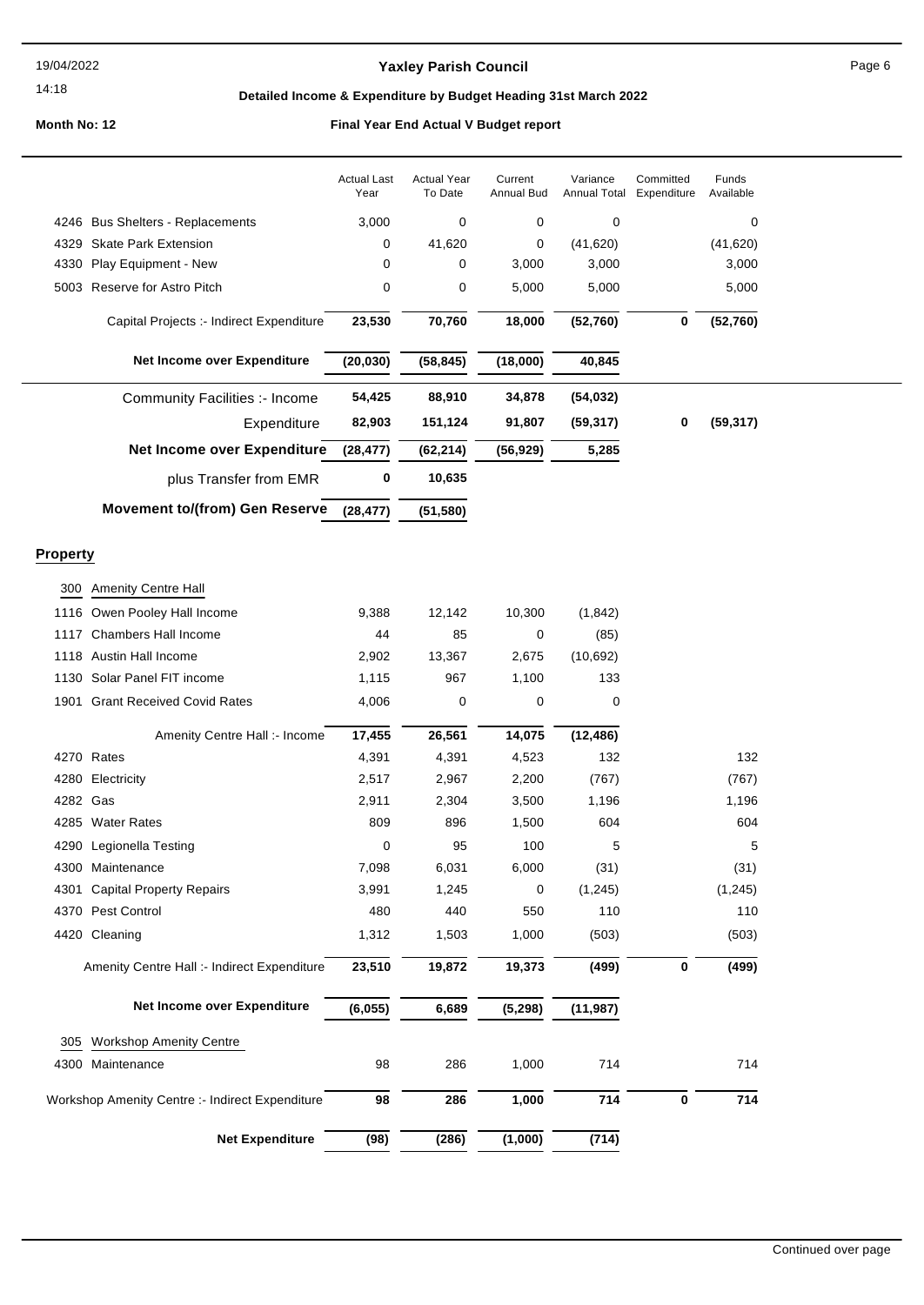### 14:18

## **Yaxley Parish Council Page 7**

## **Detailed Income & Expenditure by Budget Heading 31st March 2022**

|          |                                                           | <b>Actual Last</b><br>Year | <b>Actual Year</b><br>To Date | Current<br>Annual Bud | Variance<br><b>Annual Total</b> | Committed<br>Expenditure | Funds<br>Available |
|----------|-----------------------------------------------------------|----------------------------|-------------------------------|-----------------------|---------------------------------|--------------------------|--------------------|
|          | 310 Pavilion (Inc. Changing Rooms)                        |                            |                               |                       |                                 |                          |                    |
|          | 1119 Pavilion Income                                      | 32                         | 255                           | 0                     | (255)                           |                          |                    |
| 1901     | <b>Grant Received Covid Rates</b>                         | 1,105                      | 0                             | 0                     | 0                               |                          |                    |
|          | Pavilion (Inc. Changing Rooms) :- Income                  | 1,137                      | 255                           | 0                     | (255)                           |                          |                    |
|          | 4270 Rates                                                | 1,210                      | 1,210                         | 1,246                 | 36                              |                          | 36                 |
|          | 4280 Electricity                                          | 738                        | 720                           | 880                   | 160                             |                          | 160                |
| 4282 Gas |                                                           | 336                        | 169                           | 450                   | 281                             |                          | 281                |
|          | 4285 Water Rates                                          | 268                        | 326                           | 450                   | 124                             |                          | 124                |
| 4290     | Legionella Testing                                        | 0                          | 96                            | 100                   | 4                               |                          | 4                  |
| 4300     | Maintenance                                               | 1,623                      | 925                           | 1,000                 | 75                              |                          | 75                 |
| 4301     | <b>Capital Property Repairs</b>                           | 6,360                      | 12,595                        | 0                     | (12, 595)                       |                          | (12, 595)          |
|          | 4370 Pest Control                                         | 300                        | 275                           | 350                   | 75                              |                          | 75                 |
|          | Pavilion (Inc. Changing Rooms) :- Indirect<br>Expenditure | 10,835                     | 16,316                        | 4,476                 | (11, 840)                       | 0                        | (11, 840)          |
|          | Net Income over Expenditure                               | (9,698)                    | (16,061)                      | (4, 476)              | 11,585                          |                          |                    |
| 6000     | plus Transfer from EMR                                    | 0                          | 12,595                        |                       |                                 |                          |                    |
|          | <b>Movement to/(from) Gen Reserve</b>                     | (9,698)                    | (3, 466)                      |                       |                                 |                          |                    |
| 320      | Queens Park Hall (Inc. C. Room                            |                            |                               |                       |                                 |                          |                    |
| 1120     | Queens Park Hall Income                                   | 3,061                      | 12,038                        | 1,875                 | (10, 163)                       |                          |                    |
| 1901     | <b>Grant Received Covid Rates</b>                         | 2,820                      | 0                             | 0                     | 0                               |                          |                    |

|      | Queens Park Hall (Inc. C. Room: - Income                | 5,881    | 12,038 | 1,875    | (10, 163) |   |          |
|------|---------------------------------------------------------|----------|--------|----------|-----------|---|----------|
|      | 4270 Rates                                              | 3,094    | 3,094  | 3,187    | 93        |   | 93       |
|      | 4280 Electricity                                        | 2,070    | 3,283  | 3,400    | 117       |   | 117      |
|      | 4285 Water Rates                                        | 119      | 262    | 380      | 118       |   | 118      |
| 4290 | Legionella Testing                                      | 0        | 96     | 100      | 4         |   | 4        |
| 4300 | Maintenance                                             | 3,685    | 1,850  | 2,000    | 150       |   | 150      |
|      | 4302 Capital Asset Purchase                             | 0        | 2,357  | 0        | (2, 357)  |   | (2, 357) |
| 4370 | Pest Control                                            | 360      | 330    | 385      | 55        |   | 55       |
|      | Queens Park Hall (Inc. C. Room: Indirect<br>Expenditure | 9,327    | 11,271 | 9,452    | (1, 819)  | 0 | (1, 819) |
|      | Net Income over Expenditure                             | (3, 447) | 767    | (7, 577) | (8, 344)  |   |          |
| 6000 | plus Transfer from EMR                                  | 0        | 2,357  |          |           |   |          |
|      | <b>Movement to/(from) Gen Reserve</b>                   | (3, 447) | 3,124  |          |           |   |          |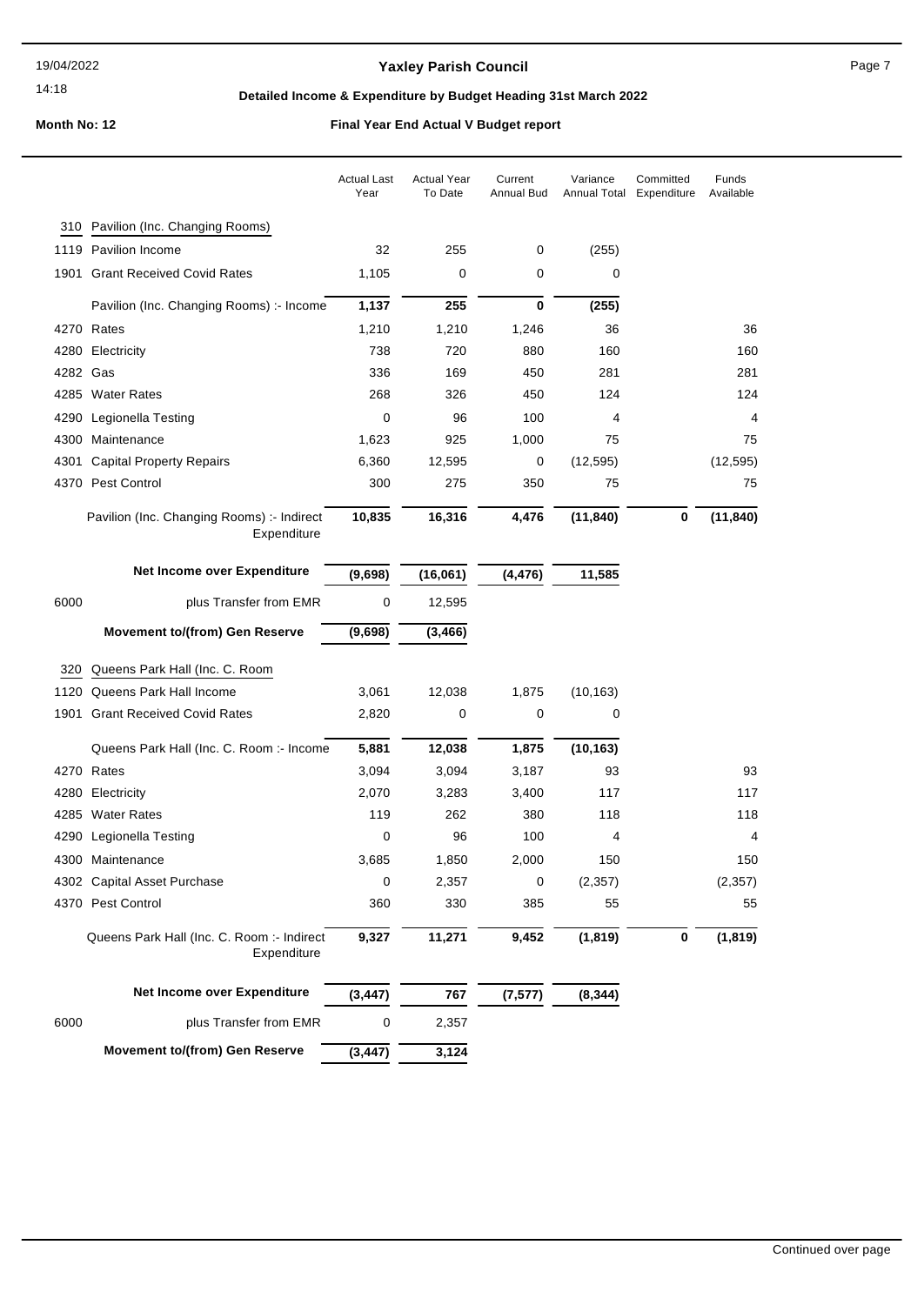## Yaxley Parish Council **Page 8** Page 8

## **Detailed Income & Expenditure by Budget Heading 31st March 2022**

|                  |                                                  | <b>Actual Last</b><br>Year | <b>Actual Year</b><br>To Date | Current<br>Annual Bud | Variance<br>Annual Total | Committed<br>Expenditure | Funds<br>Available |  |
|------------------|--------------------------------------------------|----------------------------|-------------------------------|-----------------------|--------------------------|--------------------------|--------------------|--|
|                  | 330 Chapel                                       |                            |                               |                       |                          |                          |                    |  |
| 4280             | Electricity                                      | 471                        | 511                           | 525                   | 14                       |                          | 14                 |  |
| 4300             | Maintenance                                      | 120                        | 0                             | 500                   | 500                      |                          | 500                |  |
| 4370             | Pest Control                                     | $\mathbf 0$                | 0                             | 100                   | 100                      |                          | 100                |  |
|                  | Chapel :- Indirect Expenditure                   | 591                        | 511                           | 1,125                 | 614                      | 0                        | 614                |  |
|                  |                                                  |                            |                               |                       |                          |                          |                    |  |
|                  | <b>Net Expenditure</b>                           | (591)                      | (511)                         | (1, 125)              | (614)                    |                          |                    |  |
| 340              | 50 Main Street                                   |                            |                               |                       |                          |                          |                    |  |
| 1340             | 50 Main Street Income                            | 5,400                      | 5,400                         | 5,400                 | 0                        |                          |                    |  |
|                  | 50 Main Street :- Income                         | 5,400                      | 5,400                         | 5,400                 | $\bf{0}$                 |                          |                    |  |
| 4300             | Maintenance                                      | 390                        | 75                            | 1,500                 | 1,425                    |                          | 1,425              |  |
| 4370             | Pest Control                                     | 50                         | 0                             | 100                   | 100                      |                          | 100                |  |
|                  | 50 Main Street :- Indirect Expenditure           | 440                        | 75                            | 1,600                 | 1,525                    | 0                        | 1,525              |  |
|                  |                                                  |                            |                               |                       |                          |                          |                    |  |
|                  | Net Income over Expenditure                      | 4,960                      | 5,325                         | 3,800                 | (1, 525)                 |                          |                    |  |
|                  | Property :- Income                               | 29,873                     | 44,254                        | 21,350                | (22, 904)                |                          |                    |  |
|                  | Expenditure                                      | 44,801                     | 48,332                        | 37,026                | (11, 306)                | 0                        | (11, 306)          |  |
|                  | Net Income over Expenditure                      | (14, 929)                  | (4,078)                       | (15, 676)             | (11, 598)                |                          |                    |  |
|                  | plus Transfer from EMR                           | 0                          | 14,952                        |                       |                          |                          |                    |  |
|                  | <b>Movement to/(from) Gen Reserve</b>            | (14, 929)                  | 10,874                        |                       |                          |                          |                    |  |
|                  |                                                  |                            |                               |                       |                          |                          |                    |  |
| <b>Personnel</b> |                                                  |                            |                               |                       |                          |                          |                    |  |
| 400              | <b>Staffing Costs</b>                            |                            |                               |                       |                          |                          |                    |  |
| 1500             | SSP & Furlough Refund                            | 10,631                     | 473                           | 0                     | (473)                    |                          |                    |  |
|                  |                                                  |                            |                               |                       |                          |                          |                    |  |
|                  | Staffing Costs :- Income                         | 10,631                     | 473                           | 0                     | (473)                    |                          |                    |  |
|                  | 4600 Gross Salaries                              | 169,621                    | 177,554                       | 186,680               | 9,126                    |                          | 9,126              |  |
| 4605             | National Insurance (Ers)                         | 12,979                     | 12,350                        | 15,055                | 2,705                    |                          | 2,705              |  |
| 4610             | Pensions (Ers)<br>Finance Officer - (Contracted) | 31,204<br>15,909           | 32,262<br>17,106              | 39,822                | 7,560<br>1,394           |                          | 7,560<br>1,394     |  |
| 4620             |                                                  |                            |                               | 18,500                |                          |                          |                    |  |
| 4625             | Travel Expenses inc. Cllrs<br>Training           | 125                        | 490<br>197                    | 750                   | 260                      |                          | 260                |  |
| 4630<br>4635     | Health & Safety                                  | 2,728<br>1,680             | 1,214                         | 3,000<br>2,100        | 2,803<br>886             |                          | 2,803<br>886       |  |
|                  |                                                  |                            |                               |                       |                          |                          |                    |  |
| 4640             | Employment Advice & Insurance                    | 1,995                      | 1,832                         | 2,100                 | 268                      |                          | 268                |  |
|                  | Staffing Costs :- Indirect Expenditure           | 236,241                    | 243,005                       | 268,007               | 25,002                   | $\bf{0}$                 | 25,002             |  |
|                  | Net Income over Expenditure                      | (225, 611)                 | (242, 532)                    | (268, 007)            | (25, 475)                |                          |                    |  |
|                  | Personnel :- Income                              | 10,631                     | 473                           | 0                     | (473)                    |                          |                    |  |
|                  | Expenditure                                      | 236,241                    | 243,005                       | 268,007               | 25,002                   | 0                        | 25,002             |  |
|                  | Movement to/(from) Gen Reserve (225,611)         |                            | (242, 532)                    |                       |                          |                          |                    |  |